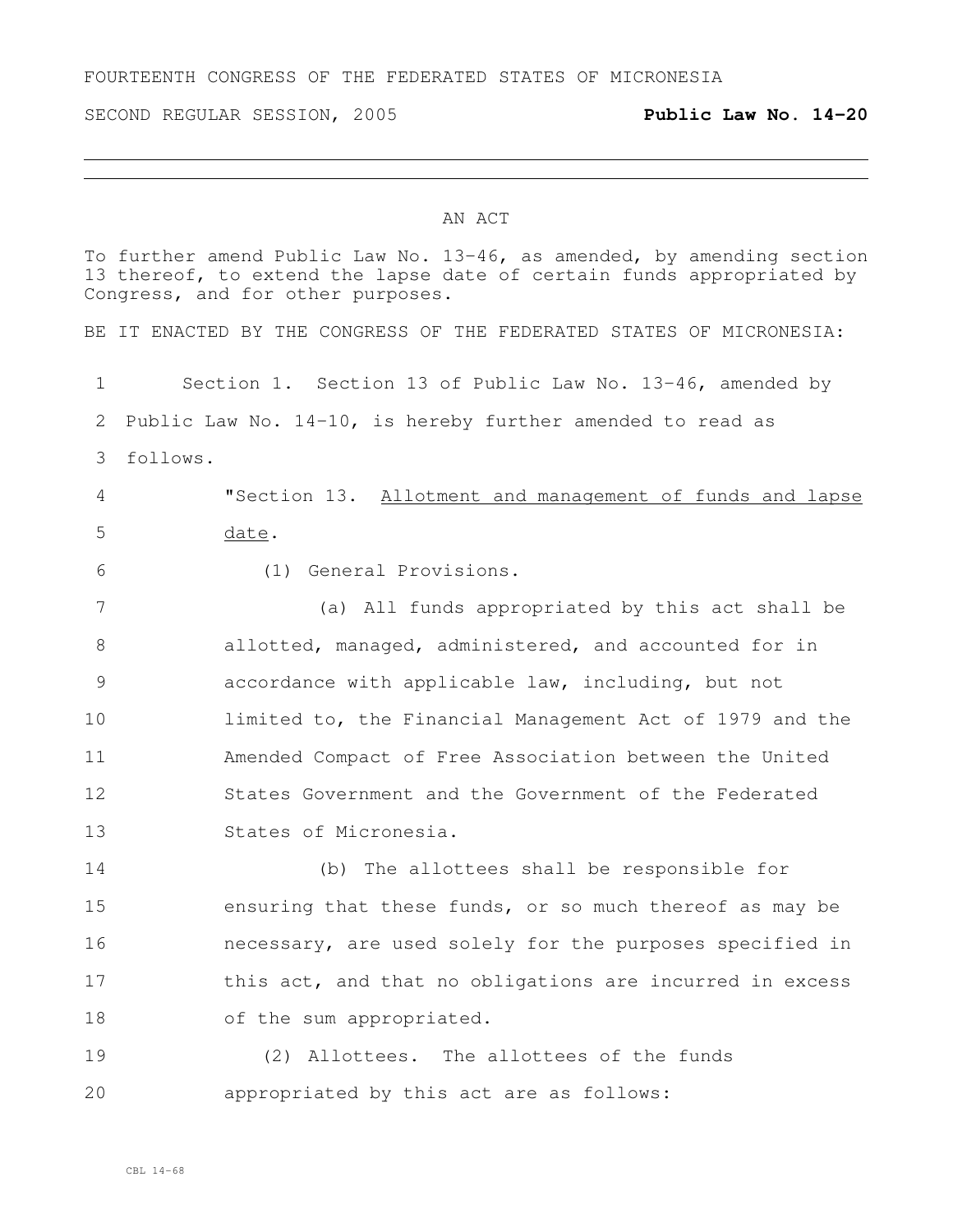(a) section 2 - the allottee of these funds shall

CON<sub>s</sub>

 be the President of the Federated States of Micronesia; (b) section 3 - the allottee of these funds shall be the Speaker of the Congress of the Federated States of Micronesia; (c) section 4 - the allottee of these funds shall be the Chief Justice of the Supreme Court of the 8 Federated States of Micronesia: (d) section 5 - the allottee of these funds shall be the Public Auditor of the Federated States of Micronesia; (e) section 6 through 9 - the allottee of these funds shall be the President of the Federated States of Micronesia; EXCEPT THAT for the following subsections of section 6 through 9 of this act, the allottees shall be: (i) section 8, subsection (6)(a) through (6)(d) - the allottee of these funds shall be the Chief 18 Justice of the respective state; (ii) section 9, subsection (1)(a) through (1)(d) - the allottee of these funds shall be the President of the College of Micronesia-FSM; (3) Lapse Dates. The authority of the allottees to obligate funds appropriated by this act shall lapse as of September 30, 2005, EXCEPT that the sum of \$49,000  $\hbox{approx}$  appropriated under section 4 of this act for the  $11^{\hbox{\scriptsize th}}$  FSM

of 3